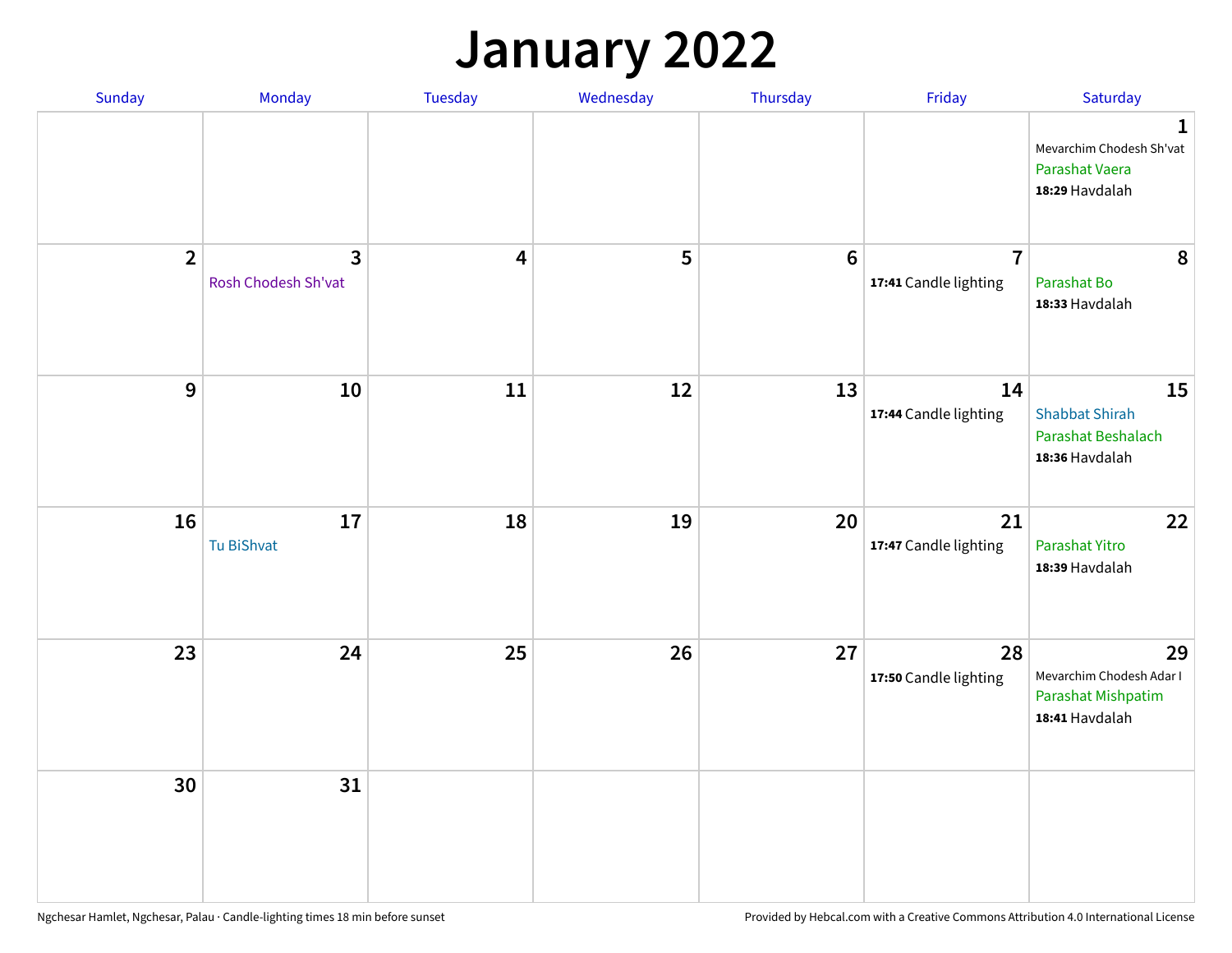# **February 2022**

| Sunday | Monday                  | <b>Tuesday</b>                      | Wednesday                             | Thursday | Friday                                           | Saturday                                                                                          |
|--------|-------------------------|-------------------------------------|---------------------------------------|----------|--------------------------------------------------|---------------------------------------------------------------------------------------------------|
|        |                         | $\mathbf{1}$<br>Rosh Chodesh Adar I | $\overline{2}$<br>Rosh Chodesh Adar I | 3        | $\overline{\mathbf{4}}$<br>17:52 Candle lighting | 5<br>Parashat Terumah<br>18:43 Havdalah                                                           |
| $6\,$  | $\overline{\mathbf{7}}$ | 8                                   | 9                                     | 10       | 11<br>17:53 Candle lighting                      | 12<br>Parashat Tetzaveh<br>18:44 Havdalah                                                         |
| 13     | 14                      | 15<br><b>Purim Katan</b>            | 16                                    | 17       | 18<br>17:54 Candle lighting                      | 19<br>Parashat Ki Tisa<br>18:44 Havdalah                                                          |
| 20     | 21                      | 22                                  | 23                                    | 24       | 25<br>17:55 Candle lighting                      | 26<br><b>Shabbat Shekalim</b><br>Mevarchim Chodesh Adar II<br>Parashat Vayakhel<br>18:45 Havdalah |
| 27     | 28                      |                                     |                                       |          |                                                  |                                                                                                   |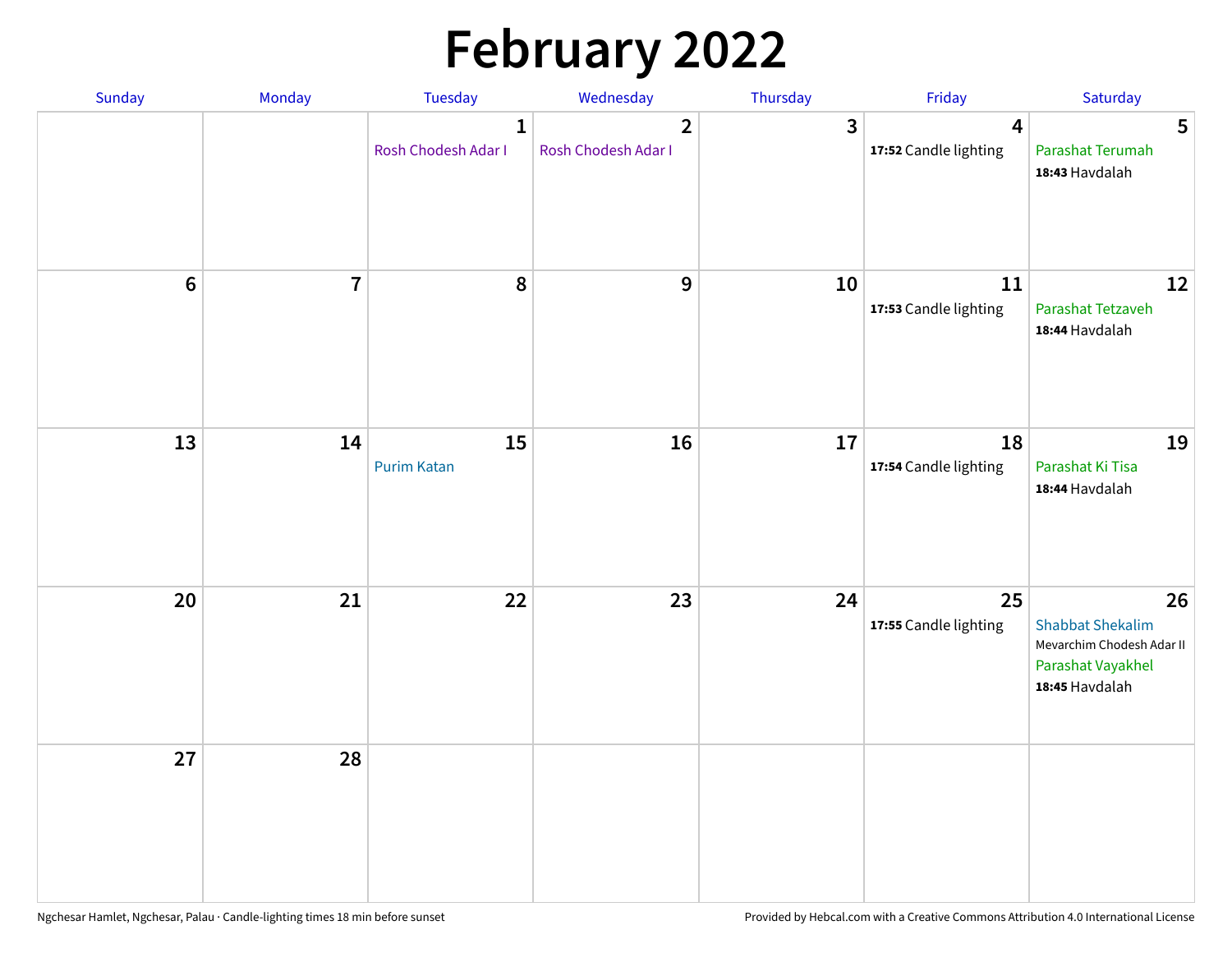## **March 2022**

| Sunday         | Monday         | Tuesday      | Wednesday                                                                                | Thursday                  | Friday                                              | Saturday                                                                                   |
|----------------|----------------|--------------|------------------------------------------------------------------------------------------|---------------------------|-----------------------------------------------------|--------------------------------------------------------------------------------------------|
|                |                | $\mathbf{1}$ | $\overline{2}$                                                                           | 3<br>Rosh Chodesh Adar II | 4<br>Rosh Chodesh Adar II<br>17:55 Candle lighting  | 5<br>Parashat Pekudei<br>18:44 Havdalah                                                    |
| $6\phantom{1}$ | $\overline{7}$ | 8            | $9$                                                                                      | 10                        | 11<br>17:55 Candle lighting                         | 12<br><b>Shabbat Zachor</b><br>Parashat Vayikra<br>18:44 Havdalah                          |
| 13             | 14             | 15           | 16<br>05:07 Fast begins<br><b>Ta'anit Esther</b><br>18:38 Fast ends<br><b>Erev Purim</b> | 17<br>Purim               | 18<br><b>Shushan Purim</b><br>17:54 Candle lighting | 19<br>Parashat Tzav<br>18:43 Havdalah                                                      |
| 20             | 21             | 22           | 23                                                                                       | 24                        | 25<br>17:53 Candle lighting                         | 26<br><b>Shabbat Parah</b><br>Mevarchim Chodesh Nisan<br>Parashat Shmini<br>18:43 Havdalah |
| 27             | 28             | 29           | 30                                                                                       | 31                        |                                                     |                                                                                            |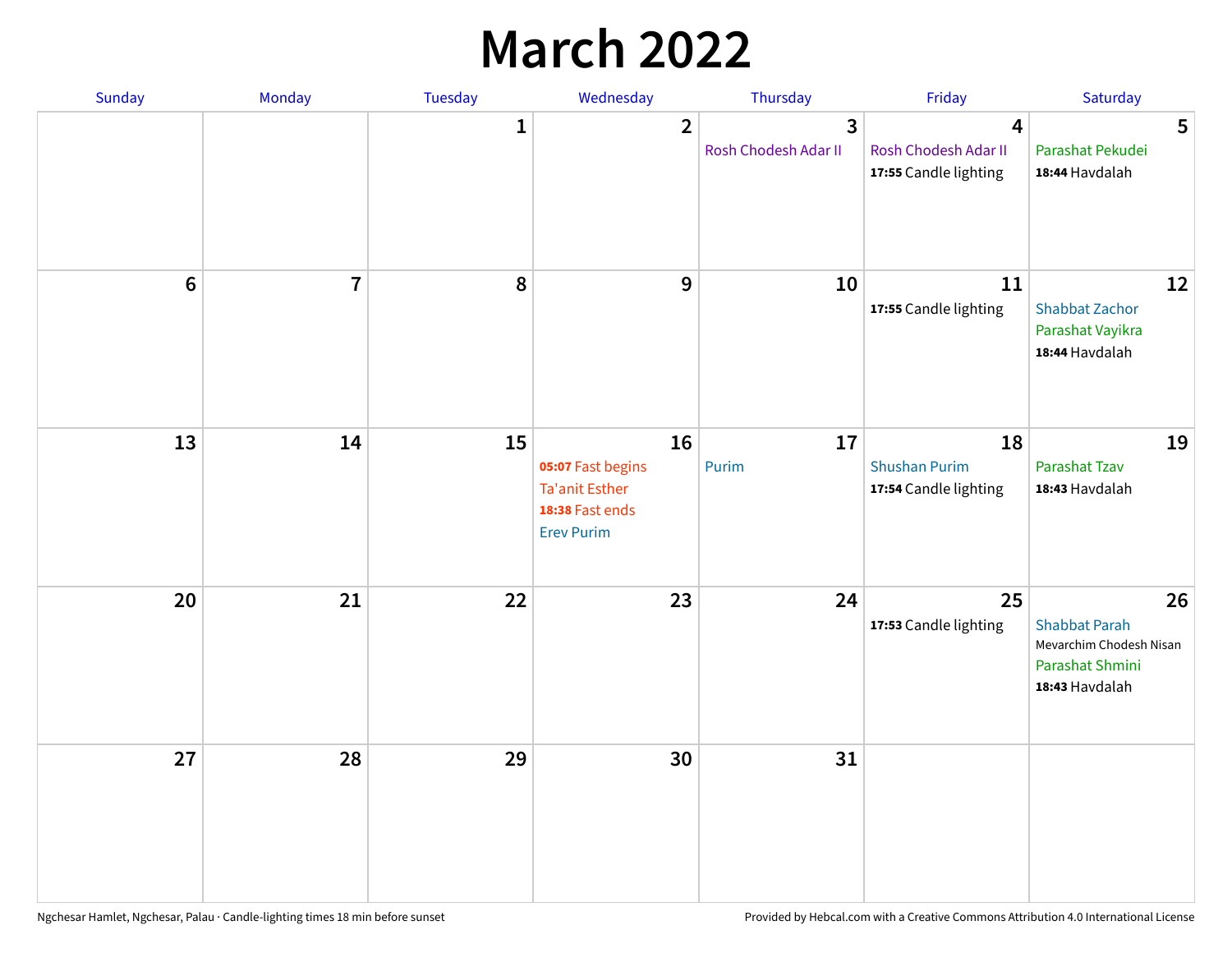## **April 2022**

| Sunday                                   | Monday                  | <b>Tuesday</b>         | Wednesday             | Thursday                                        | Friday                                                                                            | Saturday                                                                                                            |
|------------------------------------------|-------------------------|------------------------|-----------------------|-------------------------------------------------|---------------------------------------------------------------------------------------------------|---------------------------------------------------------------------------------------------------------------------|
|                                          |                         |                        |                       |                                                 | $\mathbf{1}$<br>17:53 Candle lighting                                                             | $\overline{2}$<br><b>Shabbat HaChodesh</b><br><b>Rosh Chodesh Nisan</b><br><b>Parashat Tazria</b><br>18:42 Havdalah |
| 3                                        | $\overline{4}$          | 5                      | $6\phantom{1}6$       | $\overline{7}$                                  | 8<br>17:52 Candle lighting                                                                        | 9<br><b>Shabbat HaGadol</b><br>Parashat Metzora<br>18:42 Havdalah                                                   |
| 10                                       | 11<br>Yom HaAliyah      | 12                     | 13                    | 14                                              | 15<br>04:52 Fast begins<br><b>Ta'anit Bechorot</b><br><b>Erev Pesach</b><br>17:52 Candle lighting | 16<br>Pesach I<br>18:42 Candle lighting                                                                             |
| 17<br><b>Pesach II</b><br>18:42 Havdalah | 18<br>Pesach III (CH"M) | 19<br>Pesach IV (CH"M) | 20<br>Pesach V (CH"M) | 21<br>Pesach VI (CH"M)<br>17:52 Candle lighting | 22<br><b>Pesach VII</b><br>17:52 Candle lighting                                                  | 23<br><b>Pesach VIII</b><br>18:42 Havdalah                                                                          |
| 24                                       | 25                      | 26                     | 27                    | 28<br>Yom HaShoah                               | 29<br>17:52 Candle lighting                                                                       | 30<br>Mevarchim Chodesh Iyyar<br>Parashat Achrei Mot<br>18:42 Havdalah                                              |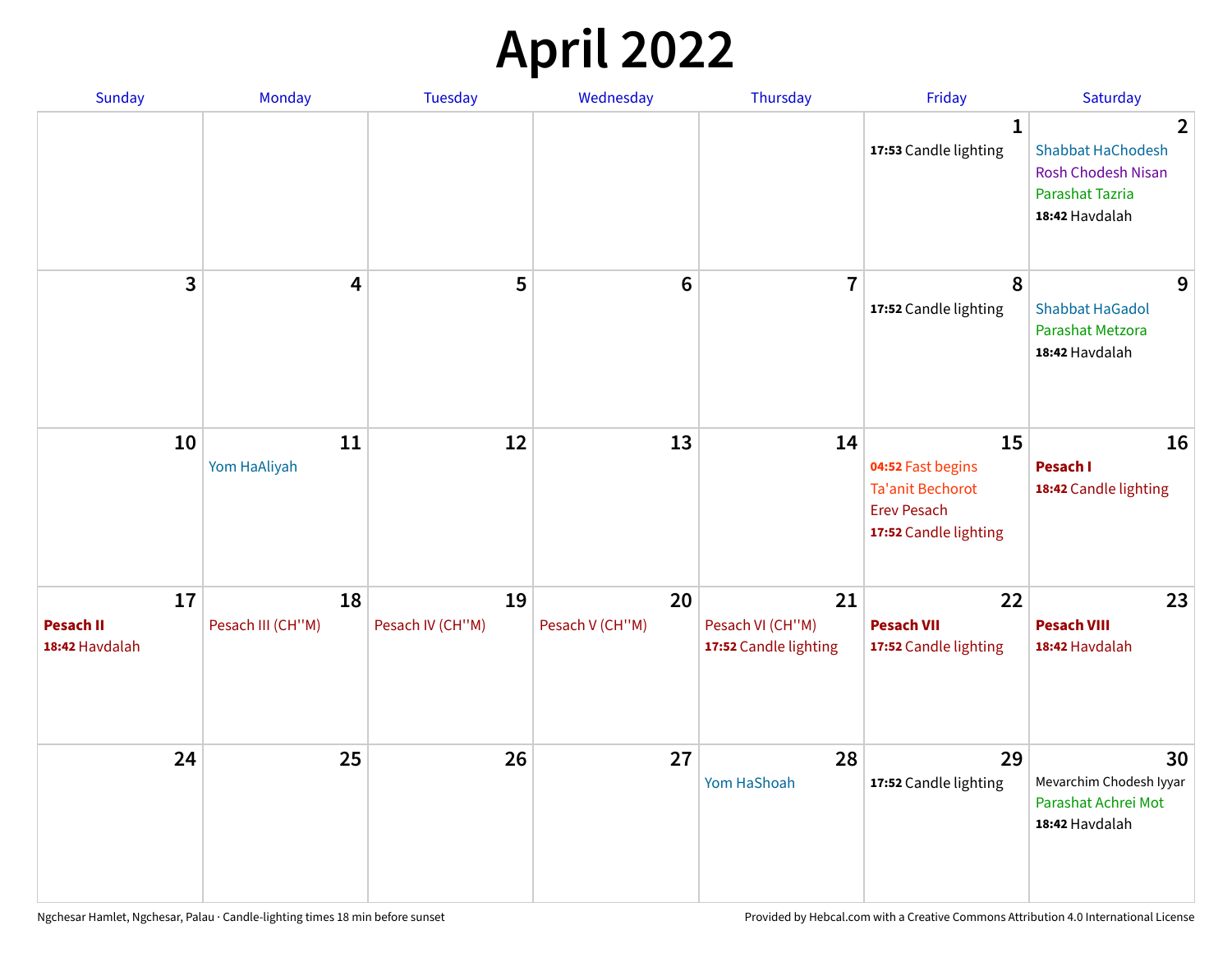## **May 2022**

| Sunday                             | Monday                               | Tuesday                  | Wednesday                                | Thursday            | Friday                                  | Saturday                                                               |
|------------------------------------|--------------------------------------|--------------------------|------------------------------------------|---------------------|-----------------------------------------|------------------------------------------------------------------------|
| $\mathbf{1}$<br>Rosh Chodesh Iyyar | $\overline{2}$<br>Rosh Chodesh Iyyar | 3                        | $\overline{\mathbf{4}}$<br>Yom HaZikaron | 5<br>Yom HaAtzma'ut | $6\phantom{1}$<br>17:52 Candle lighting | $\overline{7}$<br>Parashat Kedoshim<br>18:43 Havdalah                  |
| 8                                  | 9                                    | 10                       | 11                                       | 12                  | 13<br>17:53 Candle lighting             | 14<br>Parashat Emor<br>18:44 Havdalah                                  |
| 15<br>Pesach Sheni                 | 16                                   | 17                       | 18                                       | 19<br>Lag BaOmer    | 20<br>17:54 Candle lighting             | 21<br>Parashat Behar<br>18:46 Havdalah                                 |
| 22                                 | 23                                   | 24                       | 25                                       | 26                  | 27<br>17:56 Candle lighting             | 28<br>Mevarchim Chodesh Sivan<br>Parashat Bechukotai<br>18:48 Havdalah |
| 29<br>Yom Yerushalayim             | 30                                   | 31<br>Rosh Chodesh Sivan |                                          |                     |                                         |                                                                        |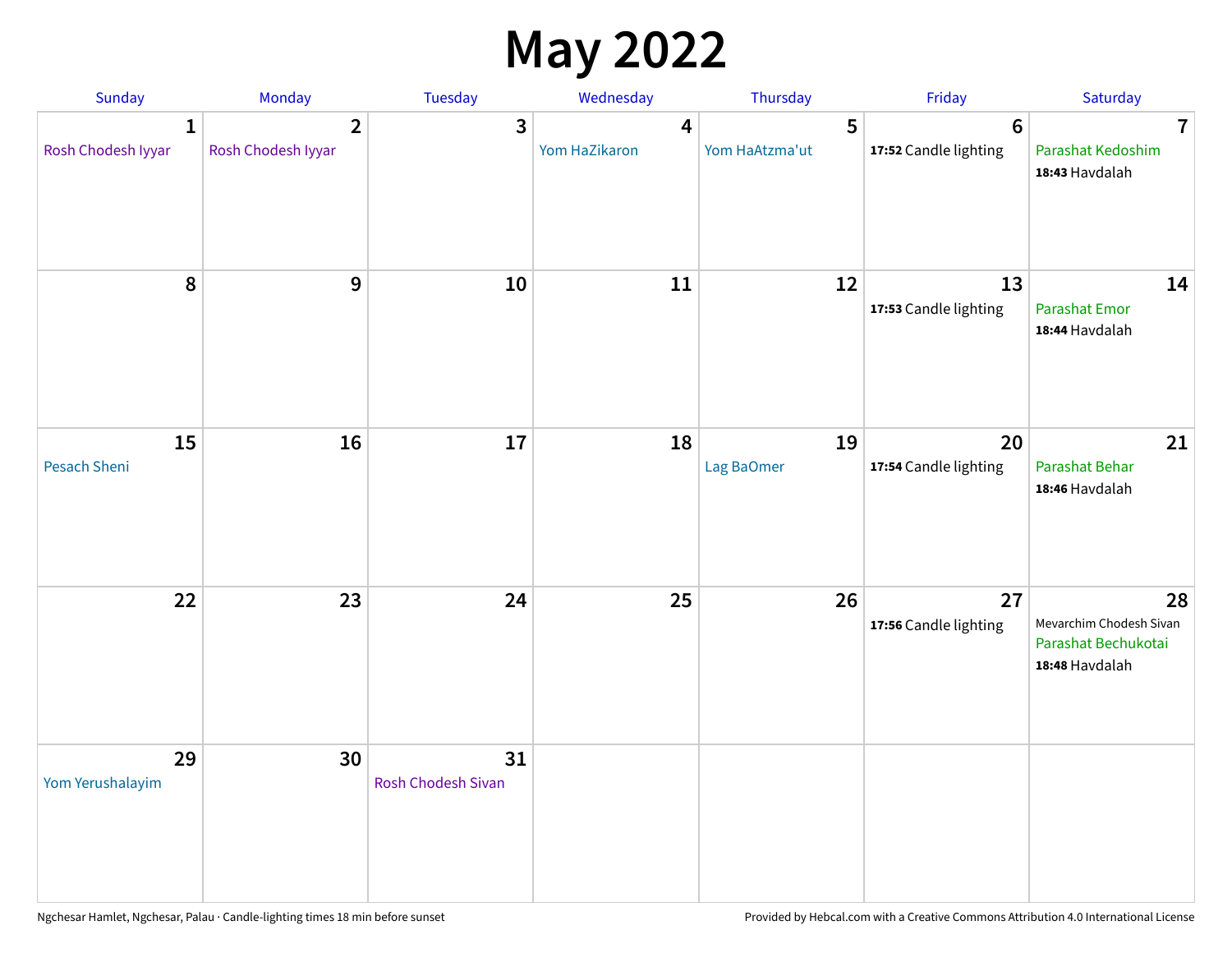#### **June 2022**

| Sunday                                         | Monday                                                | Tuesday        | Wednesday                       | Thursday                        | Friday                      | Saturday                                                               |
|------------------------------------------------|-------------------------------------------------------|----------------|---------------------------------|---------------------------------|-----------------------------|------------------------------------------------------------------------|
|                                                |                                                       |                | 1                               | $\overline{2}$                  | 3<br>17:57 Candle lighting  | 4<br><b>Erev Shavuot</b><br>Parashat Bamidbar<br>18:50 Candle lighting |
| 5<br><b>Shavuot I</b><br>18:50 Candle lighting | $6\phantom{1}$<br><b>Shavuot II</b><br>18:50 Havdalah | $\overline{7}$ | 8                               | 9                               | 10<br>17:59 Candle lighting | 11<br><b>Parashat Nasso</b><br>18:52 Havdalah                          |
| 12                                             | 13                                                    | 14             | 15                              | 16                              | 17<br>18:01 Candle lighting | 18<br>Parashat Beha'alotcha<br>18:53 Havdalah                          |
| 19                                             | 20                                                    | 21             | 22                              | 23                              | 24<br>18:02 Candle lighting | 25<br>Mevarchim Chodesh Tamuz<br>Parashat Sh'lach<br>18:55 Havdalah    |
| 26                                             | 27                                                    | 28             | 29<br><b>Rosh Chodesh Tamuz</b> | 30<br><b>Rosh Chodesh Tamuz</b> |                             |                                                                        |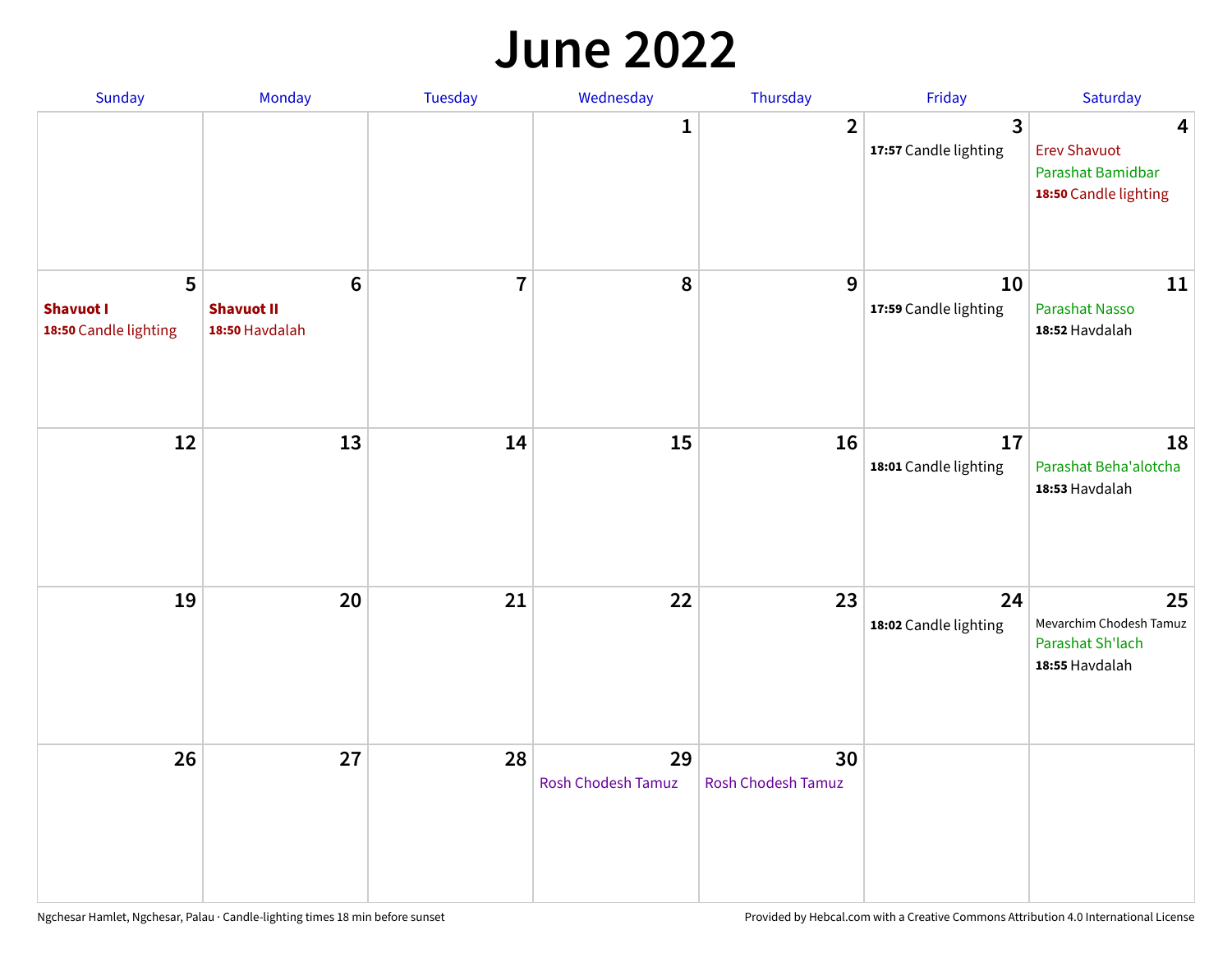## **July 2022**

| Sunday                                                           | Monday                  | Tuesday | Wednesday | Thursday       | Friday                                         | Saturday                                                                |
|------------------------------------------------------------------|-------------------------|---------|-----------|----------------|------------------------------------------------|-------------------------------------------------------------------------|
|                                                                  |                         |         |           |                | $\mathbf{1}$<br>18:03 Candle lighting          | $\overline{2}$<br>Parashat Korach<br>18:56 Havdalah                     |
| $\mathbf{3}$                                                     | $\overline{\mathbf{4}}$ | 5       | $\bf 6$   | $\overline{7}$ | $\pmb{8}$<br>18:04 Candle lighting             | 9<br>Parashat Chukat<br>18:56 Havdalah                                  |
| 10                                                               | 11                      | 12      | 13        | 14             | 15<br>18:05 Candle lighting                    | 16<br><b>Parashat Balak</b><br>18:56 Havdalah                           |
| 17<br>04:46 Fast begins<br><b>Tzom Tammuz</b><br>18:50 Fast ends | 18                      | 19      | 20        | 21             | 22<br>18:04 Candle lighting                    | 23<br>Mevarchim Chodesh Av<br><b>Parashat Pinchas</b><br>18:56 Havdalah |
| 24                                                               | 25                      | 26      | 27        | 28             | 29<br>Rosh Chodesh Av<br>18:03 Candle lighting | 30<br>Parashat Matot-Masei<br>18:54 Havdalah                            |
| 31                                                               |                         |         |           |                |                                                |                                                                         |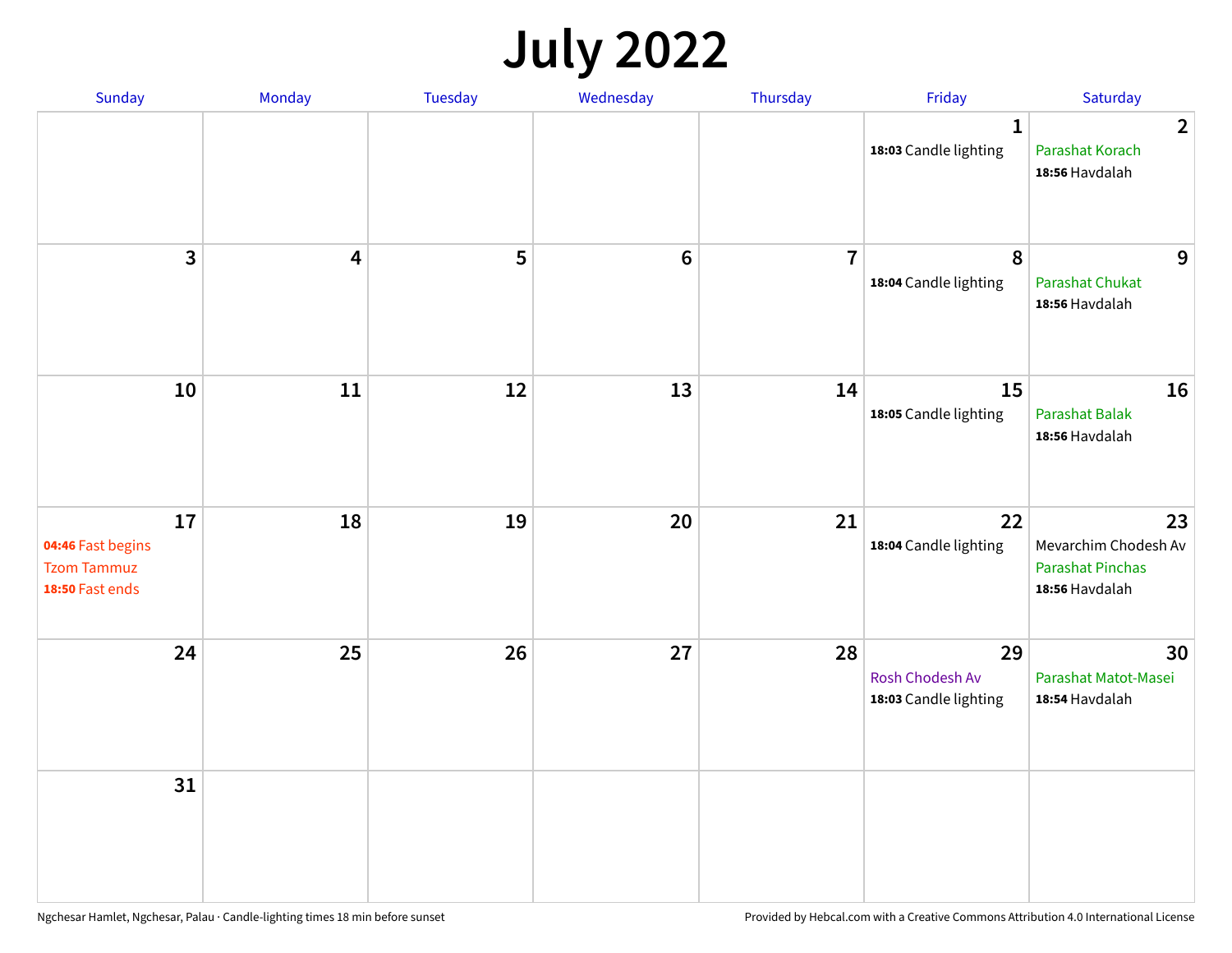# **August 2022**

| Sunday                                                      | Monday       | Tuesday      | Wednesday | Thursday | Friday                                 | Saturday                                                                                                                |
|-------------------------------------------------------------|--------------|--------------|-----------|----------|----------------------------------------|-------------------------------------------------------------------------------------------------------------------------|
|                                                             | $\mathbf{1}$ | $\mathbf{2}$ | 3         | 4        | 5<br>18:02 Candle lighting             | $6\phantom{1}6$<br><b>Shabbat Chazon</b><br>18:20 Fast begins<br>Erev Tish'a B'Av<br>Parashat Devarim<br>18:52 Havdalah |
| $\overline{7}$<br>Tish'a B'Av (observed)<br>18:46 Fast ends | 8            | 9            | 10        | 11       | 12<br>Tu B'Av<br>18:00 Candle lighting | 13<br><b>Shabbat Nachamu</b><br>Parashat Vaetchanan<br>18:50 Havdalah                                                   |
| 14                                                          | 15           | 16           | 17        | 18       | 19<br>17:57 Candle lighting            | 20<br>Mevarchim Chodesh Elul<br>Parashat Eikev<br>18:47 Havdalah                                                        |
| 21                                                          | 22           | 23           | 24        | 25       | 26<br>17:54 Candle lighting            | 27<br>Rosh Chodesh Elul<br>Parashat Re'eh<br>18:43 Havdalah                                                             |
| 28<br>Rosh Hashana LaBehemot<br>Rosh Chodesh Elul           | 29           | 30           | 31        |          |                                        |                                                                                                                         |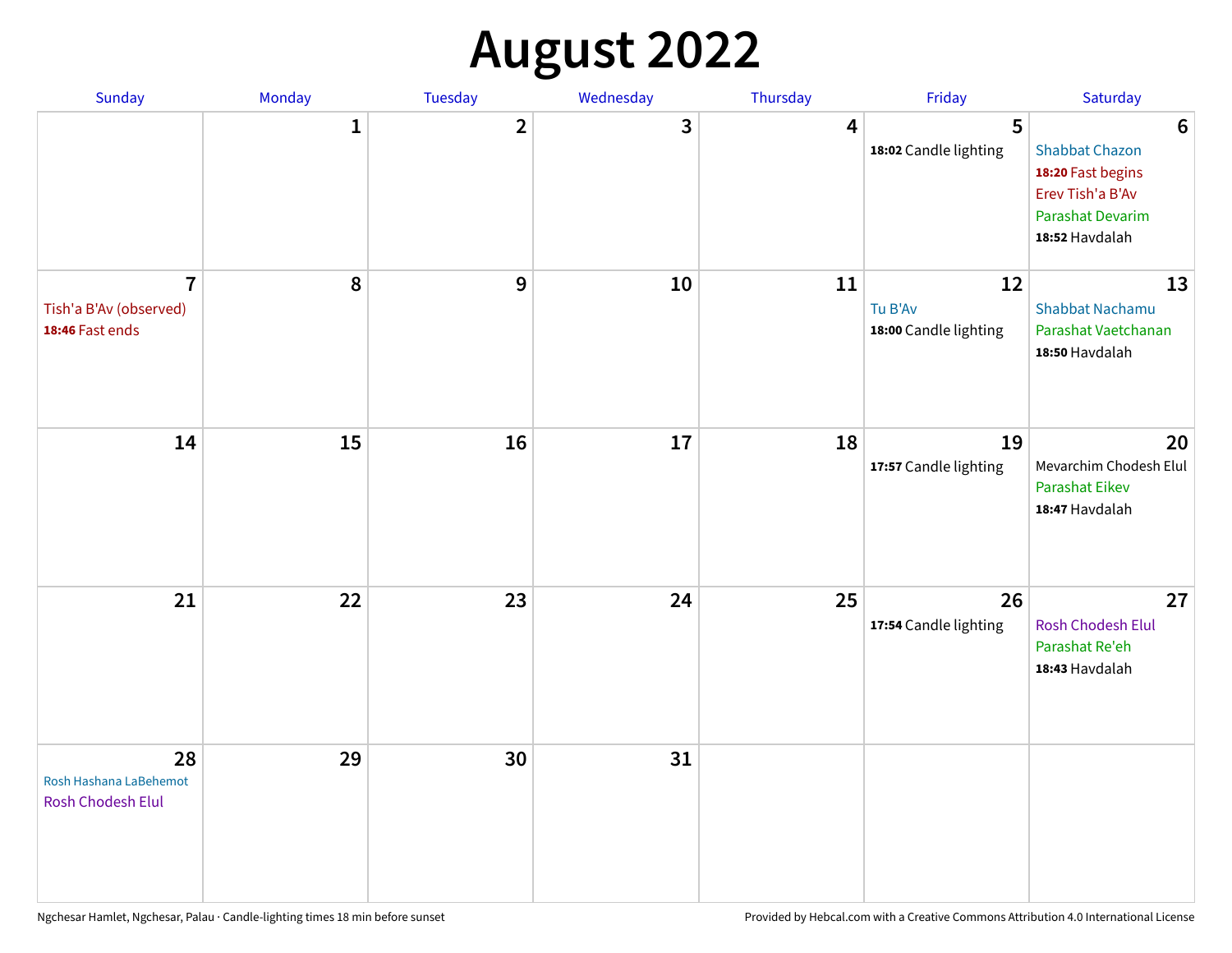## **September 2022**

| Sunday                                           | Monday                                           | Tuesday                                        | Wednesday                                                          | Thursday     | Friday                                  | Saturday                                                  |
|--------------------------------------------------|--------------------------------------------------|------------------------------------------------|--------------------------------------------------------------------|--------------|-----------------------------------------|-----------------------------------------------------------|
|                                                  |                                                  |                                                |                                                                    | $\mathbf{1}$ | $\overline{2}$<br>17:50 Candle lighting | 3<br><b>Parashat Shoftim</b><br>18:40 Havdalah            |
| $\overline{\mathbf{4}}$                          | 5                                                | $6\phantom{1}6$                                | $\overline{7}$                                                     | 8            | 9<br>17:47 Candle lighting              | 10<br>Parashat Ki Teitzei<br>18:36 Havdalah               |
| $11\,$                                           | 12                                               | 13                                             | 14                                                                 | 15           | 16<br>17:43 Candle lighting             | 17<br>Leil Selichot<br>Parashat Ki Tavo<br>18:32 Havdalah |
| 18                                               | 19                                               | 20                                             | 21                                                                 | 22           | 23<br>17:39 Candle lighting             | 24<br>Parashat Nitzavim<br>18:28 Havdalah                 |
| 25<br>Erev Rosh Hashana<br>17:38 Candle lighting | 26<br>Rosh Hashana 5783<br>18:27 Candle lighting | 27<br><b>Rosh Hashana II</b><br>18:26 Havdalah | 28<br>04:49 Fast begins<br><b>Tzom Gedaliah</b><br>18:20 Fast ends | 29           | 30<br>17:35 Candle lighting             |                                                           |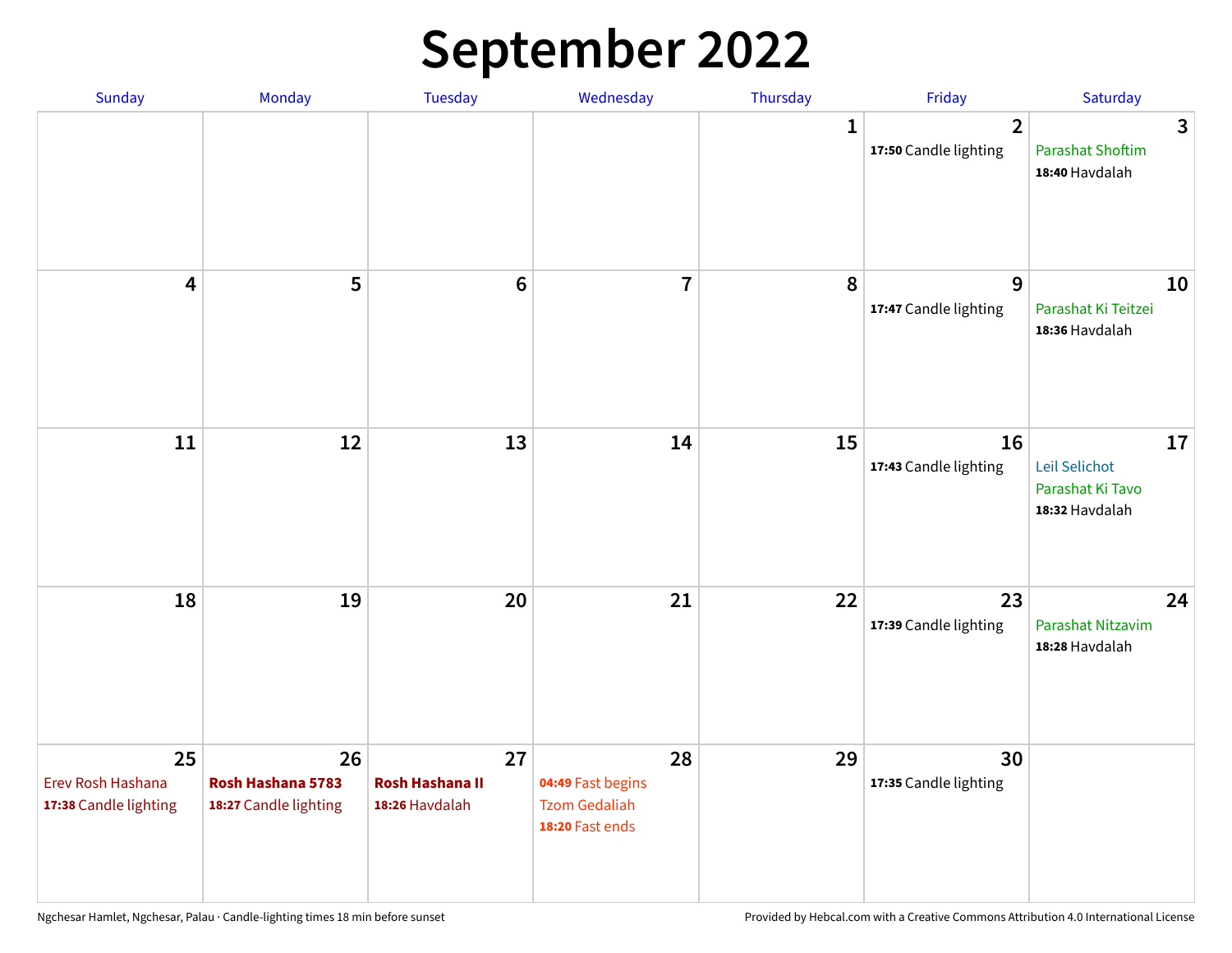## **October 2022**

| <b>Sunday</b>                                            | Monday                                               | <b>Tuesday</b>                                       | Wednesday                                | Thursday               | Friday                                         | Saturday                                                                |
|----------------------------------------------------------|------------------------------------------------------|------------------------------------------------------|------------------------------------------|------------------------|------------------------------------------------|-------------------------------------------------------------------------|
|                                                          |                                                      |                                                      |                                          |                        |                                                | 1<br><b>Shabbat Shuva</b><br>Parashat Vayeilech<br>18:24 Havdalah       |
| $\overline{2}$                                           | 3                                                    | 4<br><b>Erev Yom Kippur</b><br>17:33 Candle lighting | 5<br><b>Yom Kippur</b><br>18:22 Havdalah | $6\phantom{1}6$        | $\overline{7}$<br>17:31 Candle lighting        | 8<br>Parashat Ha'Azinu<br>18:20 Havdalah                                |
| 9<br><b>Erev Sukkot</b><br>17:30 Candle lighting         | 10<br>Sukkot I<br>18:20 Candle lighting              | 11<br><b>Sukkot II</b><br>18:19 Havdalah             | 12<br>Sukkot III (CH"M)                  | 13<br>Sukkot IV (CH"M) | 14<br>Sukkot V (CH"M)<br>17:28 Candle lighting | 15<br>Sukkot VI (CH"M)<br>18:17 Havdalah                                |
| 16<br>Sukkot VII (Hoshana Raba)<br>17:27 Candle lighting | 17<br><b>Shmini Atzeret</b><br>18:17 Candle lighting | 18<br><b>Simchat Torah</b><br>18:16 Havdalah         | 19                                       | 20                     | 21<br>17:25 Candle lighting                    | 22<br>Mevarchim Chodesh Cheshvan<br>Parashat Bereshit<br>18:15 Havdalah |
| 23                                                       | 24                                                   | 25<br>Rosh Chodesh Cheshvan                          | 26<br>Rosh Chodesh Cheshvan              | 27                     | 28<br>17:23 Candle lighting                    | 29<br><b>Parashat Noach</b><br>18:13 Havdalah                           |
| 30                                                       | 31                                                   |                                                      |                                          |                        |                                                |                                                                         |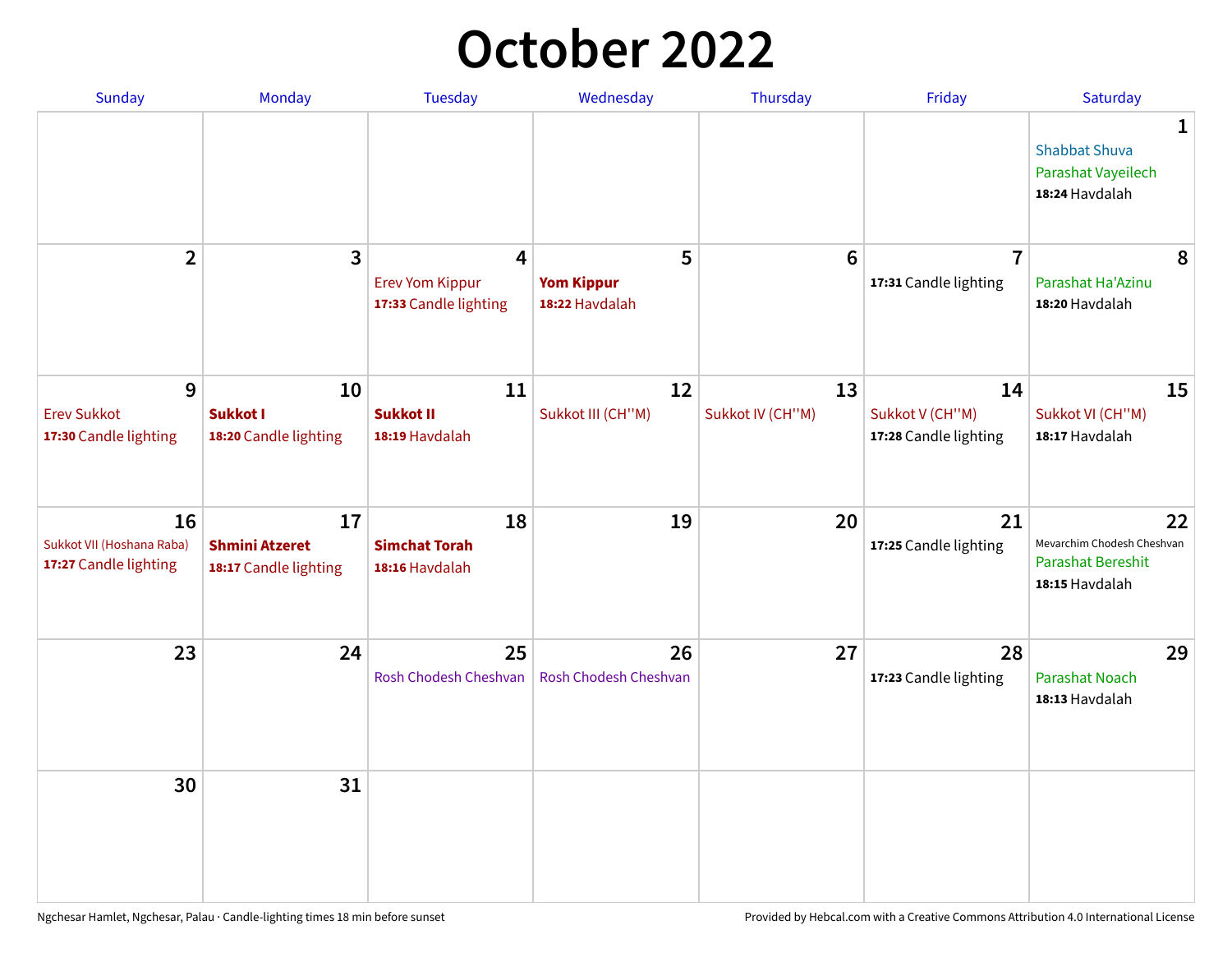## **November 2022**

| Sunday         | Monday         | Tuesday                                        | Wednesday      | Thursday                  | Friday                                             | Saturday                                                                 |
|----------------|----------------|------------------------------------------------|----------------|---------------------------|----------------------------------------------------|--------------------------------------------------------------------------|
|                |                | $\mathbf{1}$<br>Yom HaAliyah School Observance | $\overline{2}$ | 3                         | $\overline{4}$<br>17:22 Candle lighting            | $5\phantom{.0}$<br>Parashat Lech-Lecha<br>18:12 Havdalah                 |
| $6\phantom{1}$ | $\overline{7}$ | 8                                              | 9              | 10                        | 11<br>17:21 Candle lighting                        | 12<br>Parashat Vayera<br>18:12 Havdalah                                  |
| 13             | 14             | 15                                             | 16             | 17                        | 18<br>17:21 Candle lighting                        | 19<br>Mevarchim Chodesh Kislev<br>Parashat Chayei Sara<br>18:13 Havdalah |
| 20             | 21             | 22                                             | 23<br>Sigd     | 24<br>Rosh Chodesh Kislev | 25<br>Rosh Chodesh Kislev<br>17:22 Candle lighting | 26<br><b>Parashat Toldot</b><br>18:14 Havdalah                           |
| 27             | 28             | 29                                             | 30             |                           |                                                    |                                                                          |